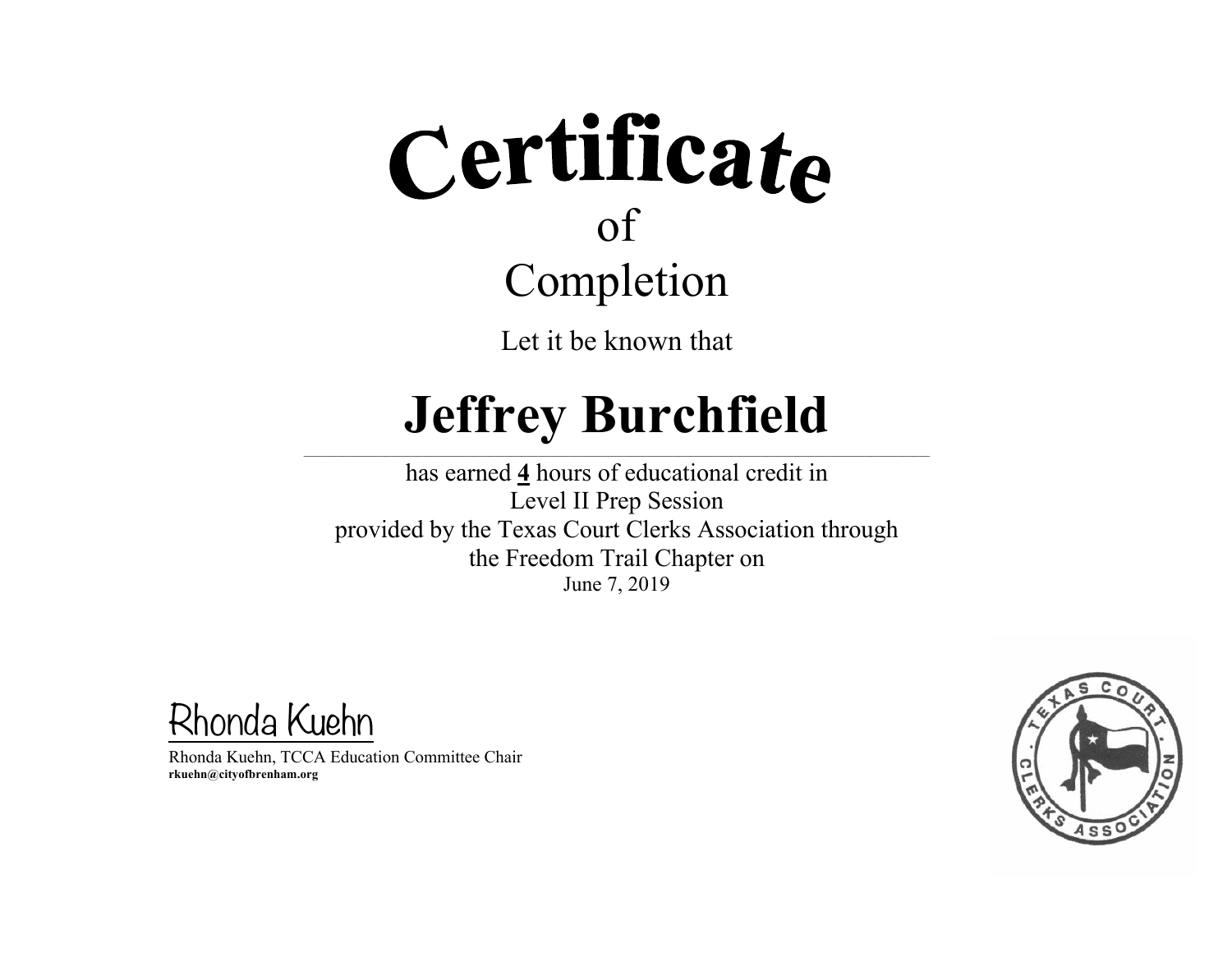Let it be known that

#### **Karen Coe**

 $\mathcal{L} = \{ \mathcal{L} = \{ \mathcal{L} = \{ \mathcal{L} = \{ \mathcal{L} = \{ \mathcal{L} = \{ \mathcal{L} = \{ \mathcal{L} = \{ \mathcal{L} = \{ \mathcal{L} = \{ \mathcal{L} = \{ \mathcal{L} = \{ \mathcal{L} = \{ \mathcal{L} = \{ \mathcal{L} = \{ \mathcal{L} = \{ \mathcal{L} = \{ \mathcal{L} = \{ \mathcal{L} = \{ \mathcal{L} = \{ \mathcal{L} = \{ \mathcal{L} = \{ \mathcal{L} = \{ \mathcal{L} = \{ \mathcal{$ 

has earned **4** hours of educational credit in Level II Prep Session provided by the Texas Court Clerks Association through the Freedom Trail Chapter on June 7, 2019

Rhonda Kuehn

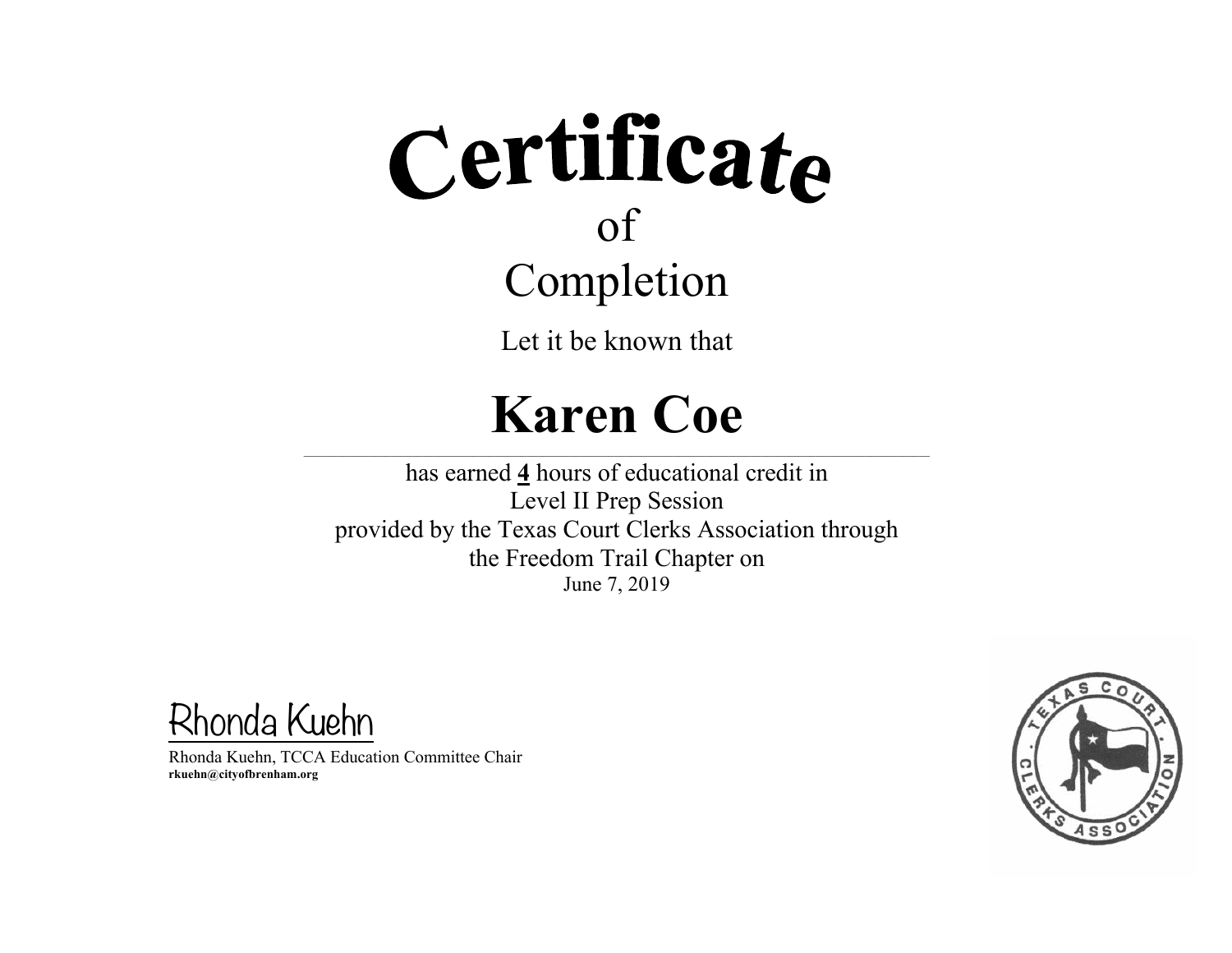Let it be known that

### **Sonia Corona**

 $\mathcal{L} = \{ \mathcal{L} = \{ \mathcal{L} = \{ \mathcal{L} = \{ \mathcal{L} = \{ \mathcal{L} = \{ \mathcal{L} = \{ \mathcal{L} = \{ \mathcal{L} = \{ \mathcal{L} = \{ \mathcal{L} = \{ \mathcal{L} = \{ \mathcal{L} = \{ \mathcal{L} = \{ \mathcal{L} = \{ \mathcal{L} = \{ \mathcal{L} = \{ \mathcal{L} = \{ \mathcal{L} = \{ \mathcal{L} = \{ \mathcal{L} = \{ \mathcal{L} = \{ \mathcal{L} = \{ \mathcal{L} = \{ \mathcal{$ 

has earned **4** hours of educational credit in Level II Prep Session provided by the Texas Court Clerks Association through the Freedom Trail Chapter on June 7, 2019

Rhonda Kuehn

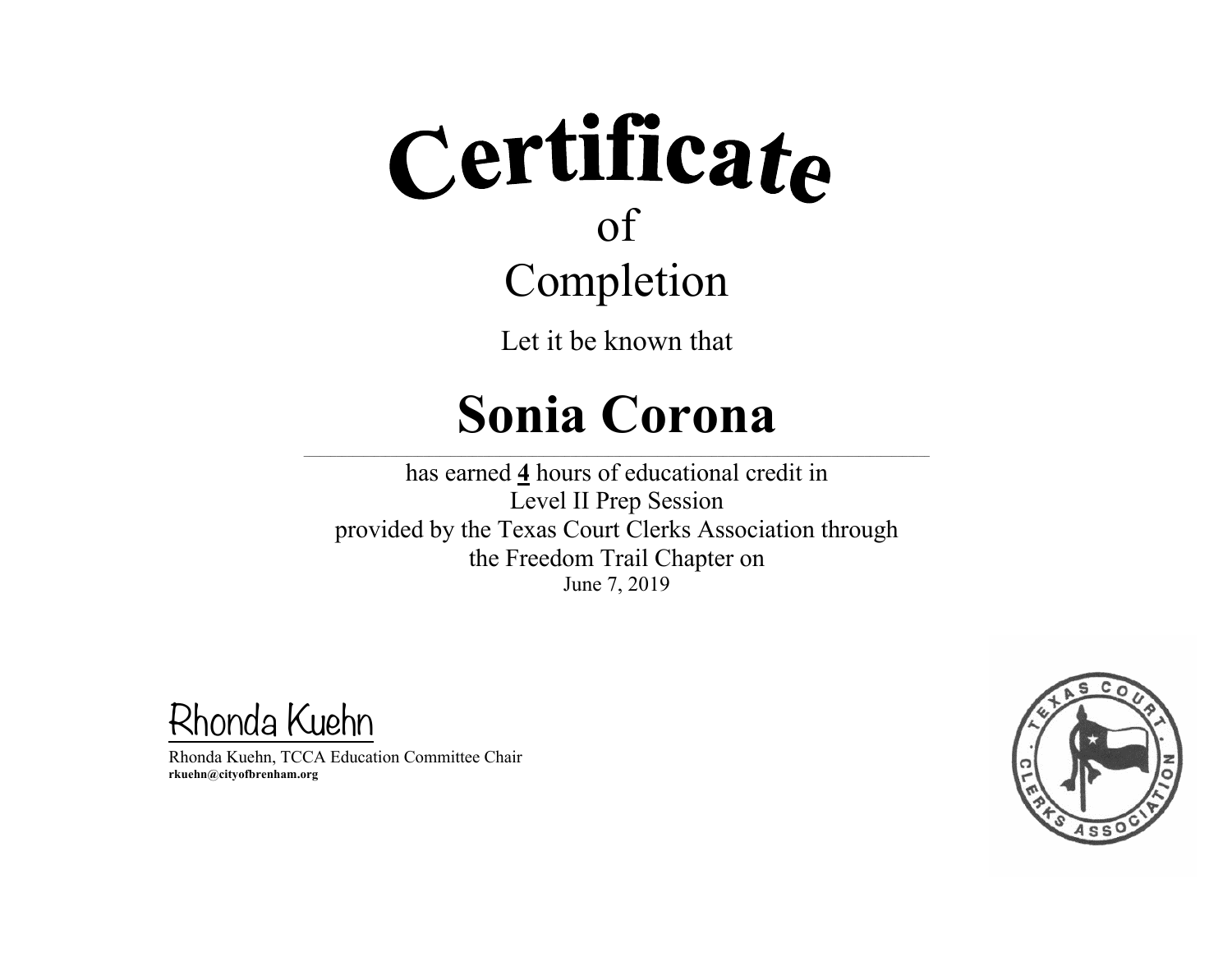Let it be known that

#### **Edward Garza**

 $\mathcal{L} = \{ \mathcal{L} = \{ \mathcal{L} = \{ \mathcal{L} = \{ \mathcal{L} = \{ \mathcal{L} = \{ \mathcal{L} = \{ \mathcal{L} = \{ \mathcal{L} = \{ \mathcal{L} = \{ \mathcal{L} = \{ \mathcal{L} = \{ \mathcal{L} = \{ \mathcal{L} = \{ \mathcal{L} = \{ \mathcal{L} = \{ \mathcal{L} = \{ \mathcal{L} = \{ \mathcal{L} = \{ \mathcal{L} = \{ \mathcal{L} = \{ \mathcal{L} = \{ \mathcal{L} = \{ \mathcal{L} = \{ \mathcal{$ 

has earned **4** hours of educational credit in Level II Prep Session provided by the Texas Court Clerks Association through the Freedom Trail Chapter on June 7, 2019

Rhonda Kuehn

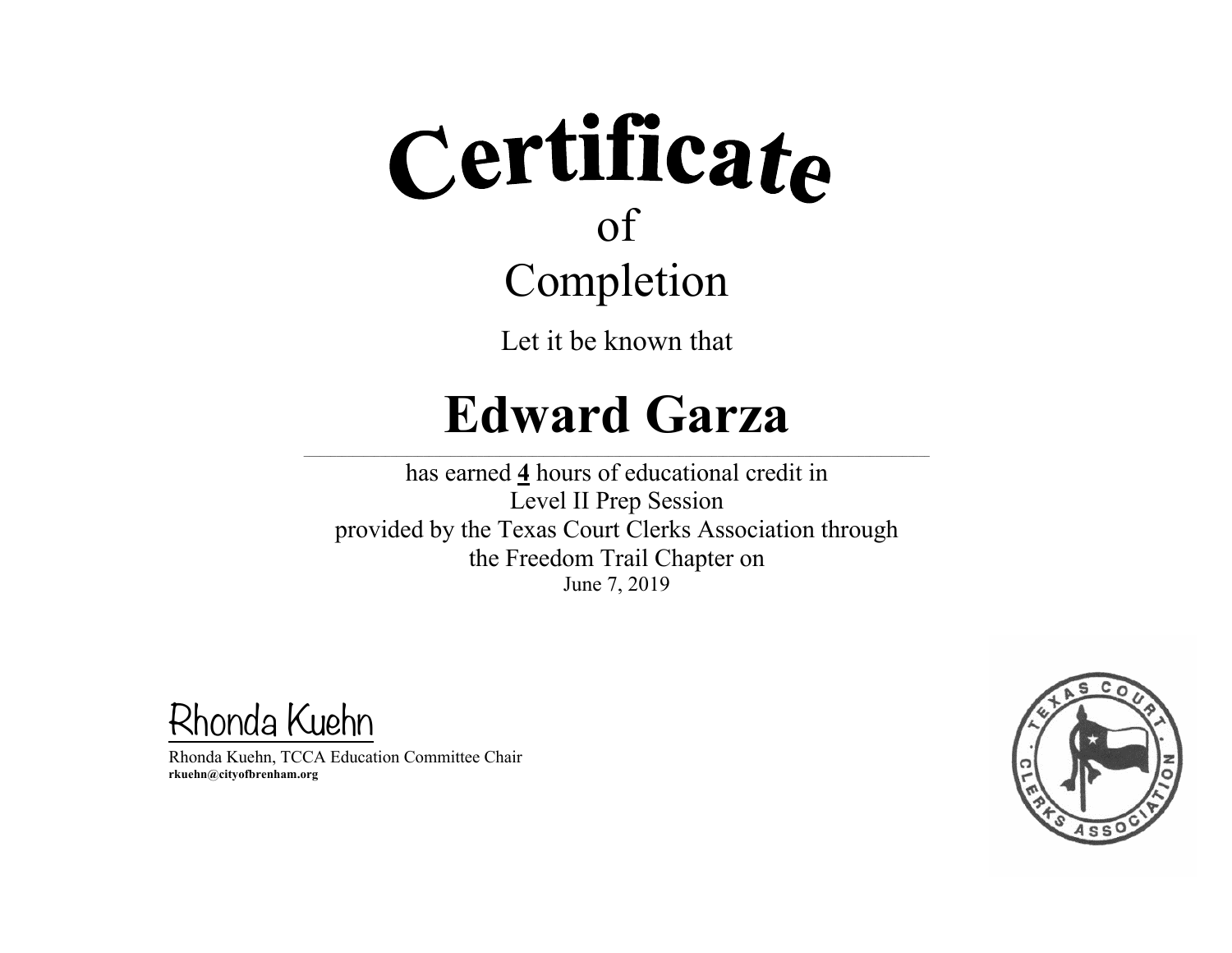

Let it be known that

#### **Yolanda Guttierrez**

 $\mathcal{L} = \{ \mathcal{L} = \{ \mathcal{L} = \{ \mathcal{L} = \{ \mathcal{L} = \{ \mathcal{L} = \{ \mathcal{L} = \{ \mathcal{L} = \{ \mathcal{L} = \{ \mathcal{L} = \{ \mathcal{L} = \{ \mathcal{L} = \{ \mathcal{L} = \{ \mathcal{L} = \{ \mathcal{L} = \{ \mathcal{L} = \{ \mathcal{L} = \{ \mathcal{L} = \{ \mathcal{L} = \{ \mathcal{L} = \{ \mathcal{L} = \{ \mathcal{L} = \{ \mathcal{L} = \{ \mathcal{L} = \{ \mathcal{$ 

has earned **4** hours of educational credit in Level II Prep Session provided by the Texas Court Clerks Association through the Freedom Trail Chapter on June 7, 2019

Rhonda Kuehn

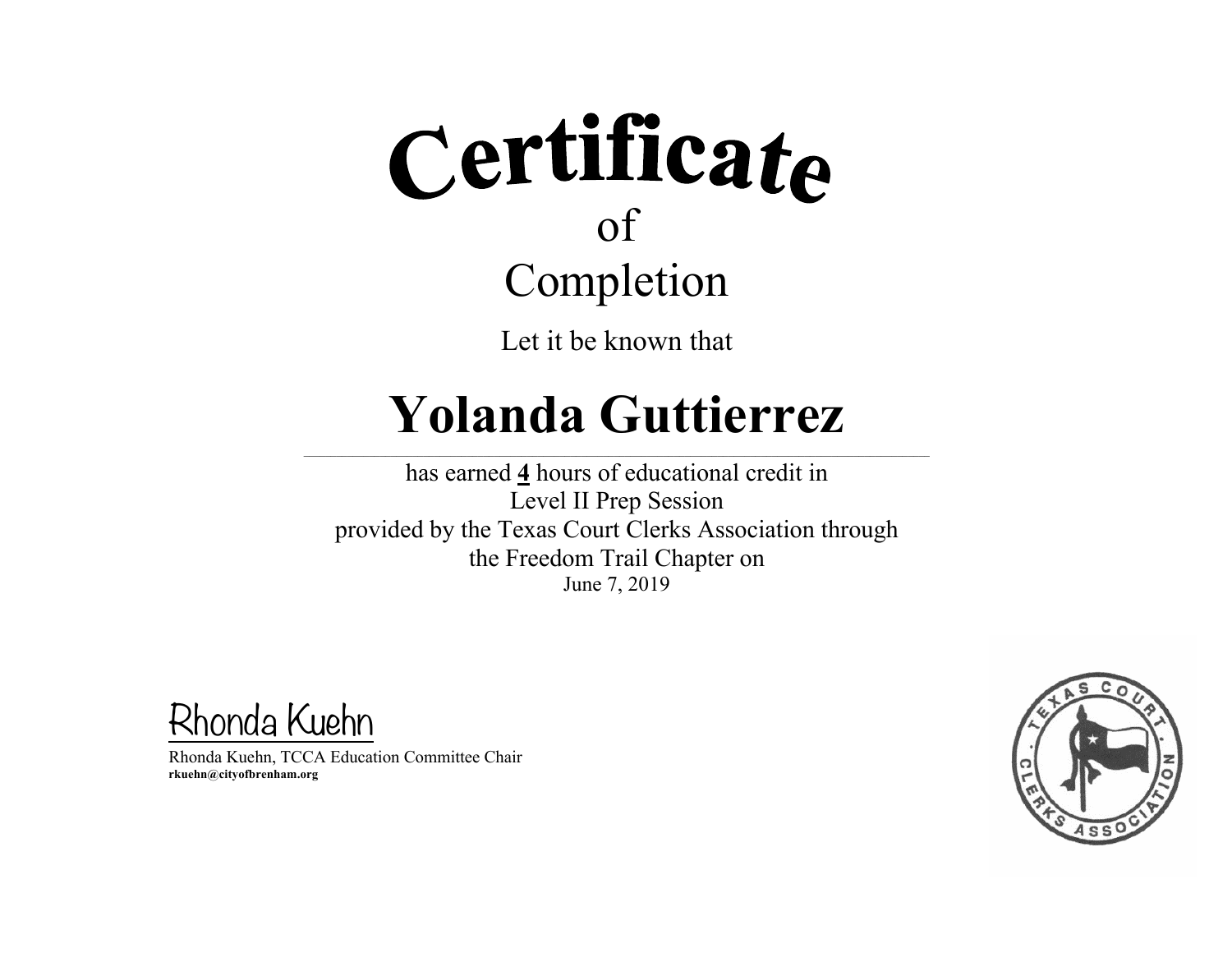Let it be known that

#### **Sandra Perez**

 $\mathcal{L} = \{ \mathcal{L} = \{ \mathcal{L} = \{ \mathcal{L} = \{ \mathcal{L} = \{ \mathcal{L} = \{ \mathcal{L} = \{ \mathcal{L} = \{ \mathcal{L} = \{ \mathcal{L} = \{ \mathcal{L} = \{ \mathcal{L} = \{ \mathcal{L} = \{ \mathcal{L} = \{ \mathcal{L} = \{ \mathcal{L} = \{ \mathcal{L} = \{ \mathcal{L} = \{ \mathcal{L} = \{ \mathcal{L} = \{ \mathcal{L} = \{ \mathcal{L} = \{ \mathcal{L} = \{ \mathcal{L} = \{ \mathcal{$ 

has earned **4** hours of educational credit in Level II Prep Session provided by the Texas Court Clerks Association through the Freedom Trail Chapter on June 7, 2019

Rhonda Kuehn

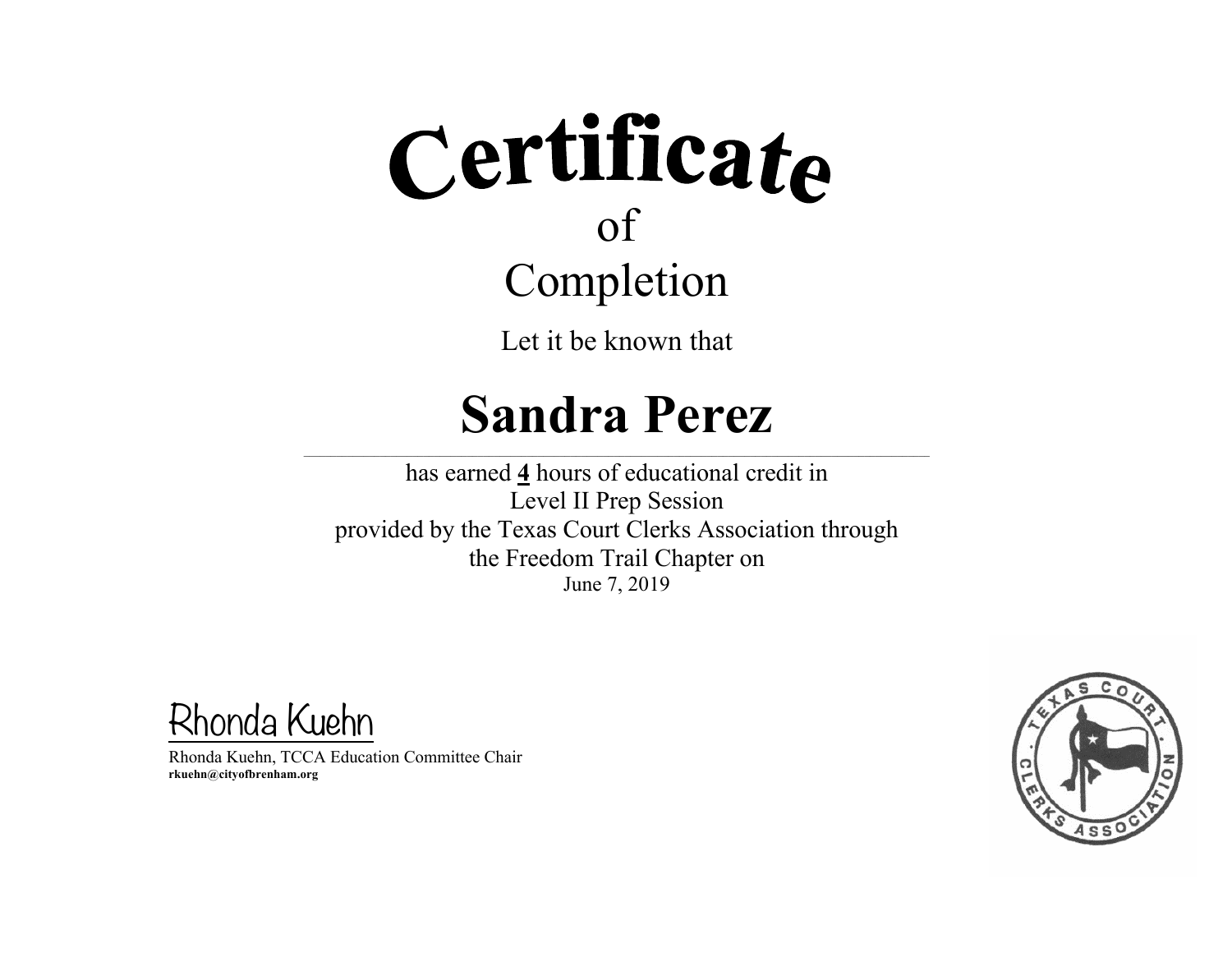Let it be known that

#### **Brenda Reyes**

 $\mathcal{L} = \{ \mathcal{L} = \{ \mathcal{L} = \{ \mathcal{L} = \{ \mathcal{L} = \{ \mathcal{L} = \{ \mathcal{L} = \{ \mathcal{L} = \{ \mathcal{L} = \{ \mathcal{L} = \{ \mathcal{L} = \{ \mathcal{L} = \{ \mathcal{L} = \{ \mathcal{L} = \{ \mathcal{L} = \{ \mathcal{L} = \{ \mathcal{L} = \{ \mathcal{L} = \{ \mathcal{L} = \{ \mathcal{L} = \{ \mathcal{L} = \{ \mathcal{L} = \{ \mathcal{L} = \{ \mathcal{L} = \{ \mathcal{$ 

has earned **4** hours of educational credit in Level II Prep Session provided by the Texas Court Clerks Association through the Freedom Trail Chapter on June 7, 2019

Rhonda Kuehn

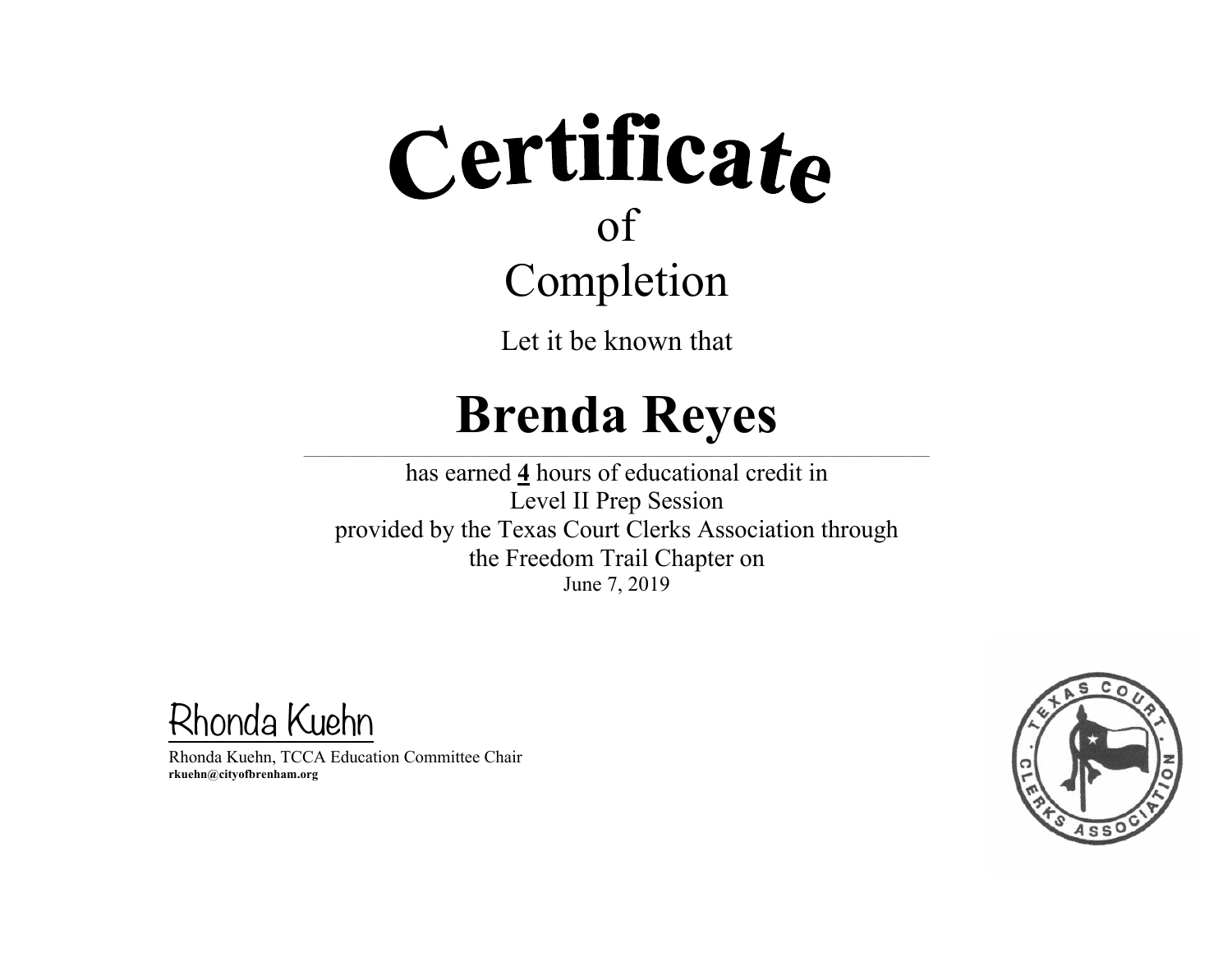Let it be known that

#### **Ernesto Rios**

 $\mathcal{L} = \{ \mathcal{L} = \{ \mathcal{L} = \{ \mathcal{L} = \{ \mathcal{L} = \{ \mathcal{L} = \{ \mathcal{L} = \{ \mathcal{L} = \{ \mathcal{L} = \{ \mathcal{L} = \{ \mathcal{L} = \{ \mathcal{L} = \{ \mathcal{L} = \{ \mathcal{L} = \{ \mathcal{L} = \{ \mathcal{L} = \{ \mathcal{L} = \{ \mathcal{L} = \{ \mathcal{L} = \{ \mathcal{L} = \{ \mathcal{L} = \{ \mathcal{L} = \{ \mathcal{L} = \{ \mathcal{L} = \{ \mathcal{$ 

has earned **4** hours of educational credit in Level II Prep Session provided by the Texas Court Clerks Association through the Freedom Trail Chapter on June 7, 2019

Rhonda Kuehn